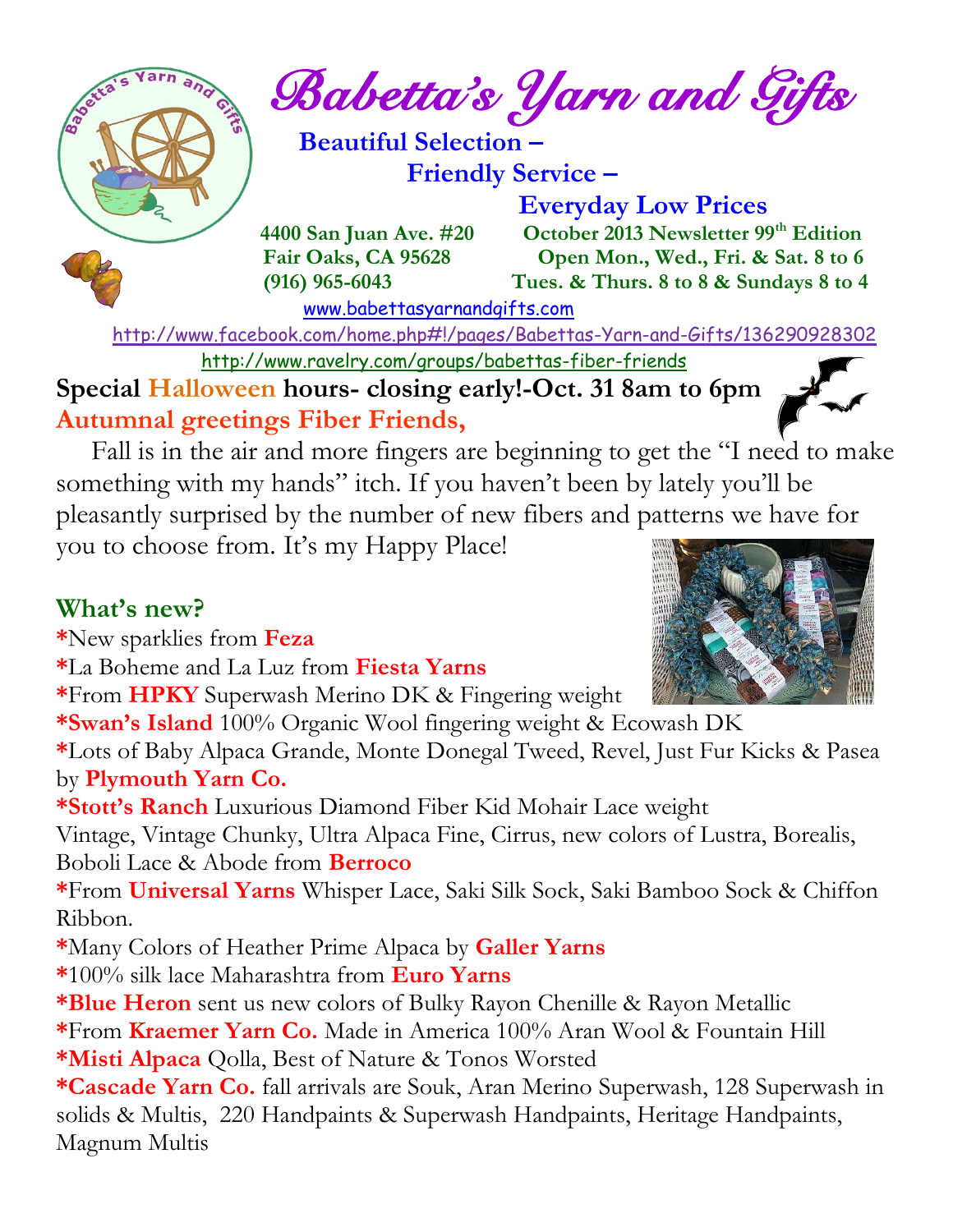**\*Interlacements** Rick Rack, Irish Linen, Toasty Toes, Michigan, & 12 ply Frizz **\*Noro** cyochin, Kureyon, Kirara, Obi, & Shiro **\***Hand Spun Cashmere from Afghanistan by **"From the Mountain"**

### **Coming soon…**

**Malabrigo** Rios **Madelinetosh** Vintage New yarns from **Tahki Stacy Charles Reywa Fibers** 100% Yak down DK weight Tranquility & Tranquility Glitter from **TSC/Artyarns** New yarns from **Knit One Crochet Too**





We had a great time at our Cascade Yarn Tasting! Thank everyone who participated and thanks Chad our wonderful Cascade Yarn Co. Rep for hangin' out with the ladies. Cascade donated tons of prizes. Congratulations all you winners!

# **Classic Elite Trunk Show news…**

 **Purchase yarn & pattern for project while the models are in the shop and receive a 10% discount.**

 **Oct. 6th will be the last day to check out the Classic Elite Trunk Show called Spectrum with Liberty Wool Light yarn.** 

 **Our next Classic Elite Trunk Show Alpine Forest made with Fresco is scheduled from Oct.10 to Oct. 28**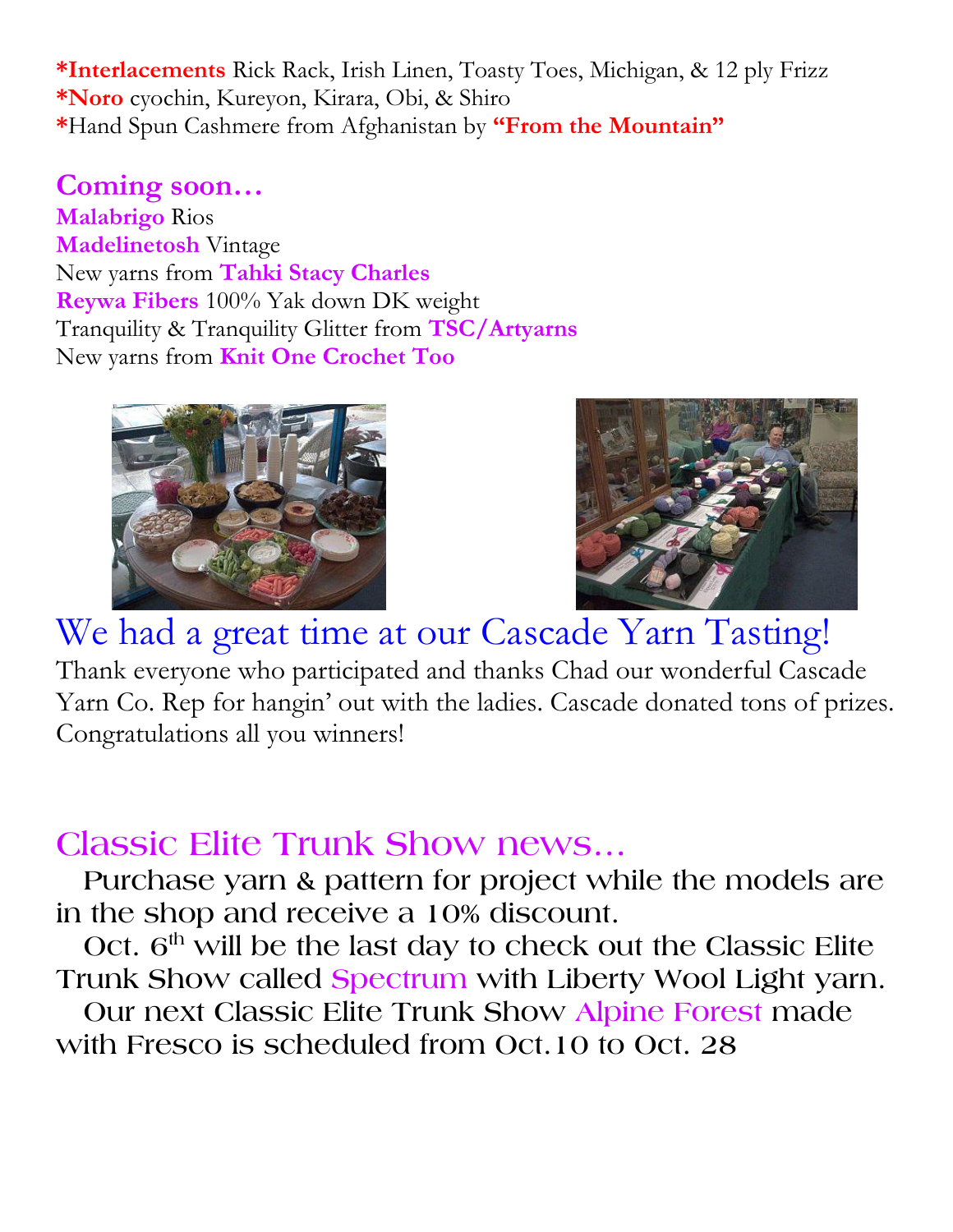## **Tahki Stacy Charles Trunk Show 10/29-11/5 We'll have skeins of Aria, Montana, Kismet, Juno, Tara Tweed and Calypso for you to sample. Bring your needles when you stop by and you can try these different yarns while the trunk show is on display**



## **Brioche Mug Cozy** Learn Brioche with Gustine

- This 1 skein project makes a great gift.
- October 26 10am to 12
- Materials 1 skein Jojoland Rhythm & size 7 DPNs
- \$30 registration Pattern free with workshop.

# **Classes for October at Babetta's 916-965-6043**

 *In our project classes you can learn to knit anything from scarves to socks to felted purses to lace shawls to hats to sweaters. Pick your project and join in the fun. Our knitters inspire each other to try new things by sharing ideas and showing off their latest creation. Sign up for one of our classes and you will receive a coupon for 10% off.*

 **Pre-registration is required as class sizes are limited. Please choose your dates carefully. Because of scheduling conflicts and complications, make-up classes will only be allowed under special circumstances and individual consideration.**

#### **Tuesdays Oct. 8, 15 & 22**

Knitting Project 10am – 11:30am fee \$50 Knitting Project 6pm – 7:30pm fee \$50

#### **Wednesdays Oct. 9, 16 & 23**

Knitting Project 1pm – 2:30pm fee \$50 Knitting Project 3:30pm- 5pm fee \$50

#### **Thursday Oct. 10, 17 & 24**

Knitting Project 10am-11:30am fee \$50 Knitting Project 6pm – 7:30pm fee \$50

#### **Saturdays Oct. 12, 19 & 26**

Knitting Project 4pm – 5:30pm fee \$50.

#### **Private Lessons**

Knitting or Crochet \$20 an hour Group Knitting or Crochet Private lessons \$15 an hour per person. Spinning or weaving \$25 an hour Group rates are \$20 an hour per person. 50% deposit required when scheduling. Cancellations with less than 24 hour notice will forfeit deposit with exceptions for emergencies. Other cancellations can be transferred to rescheduled lessons or store credit.